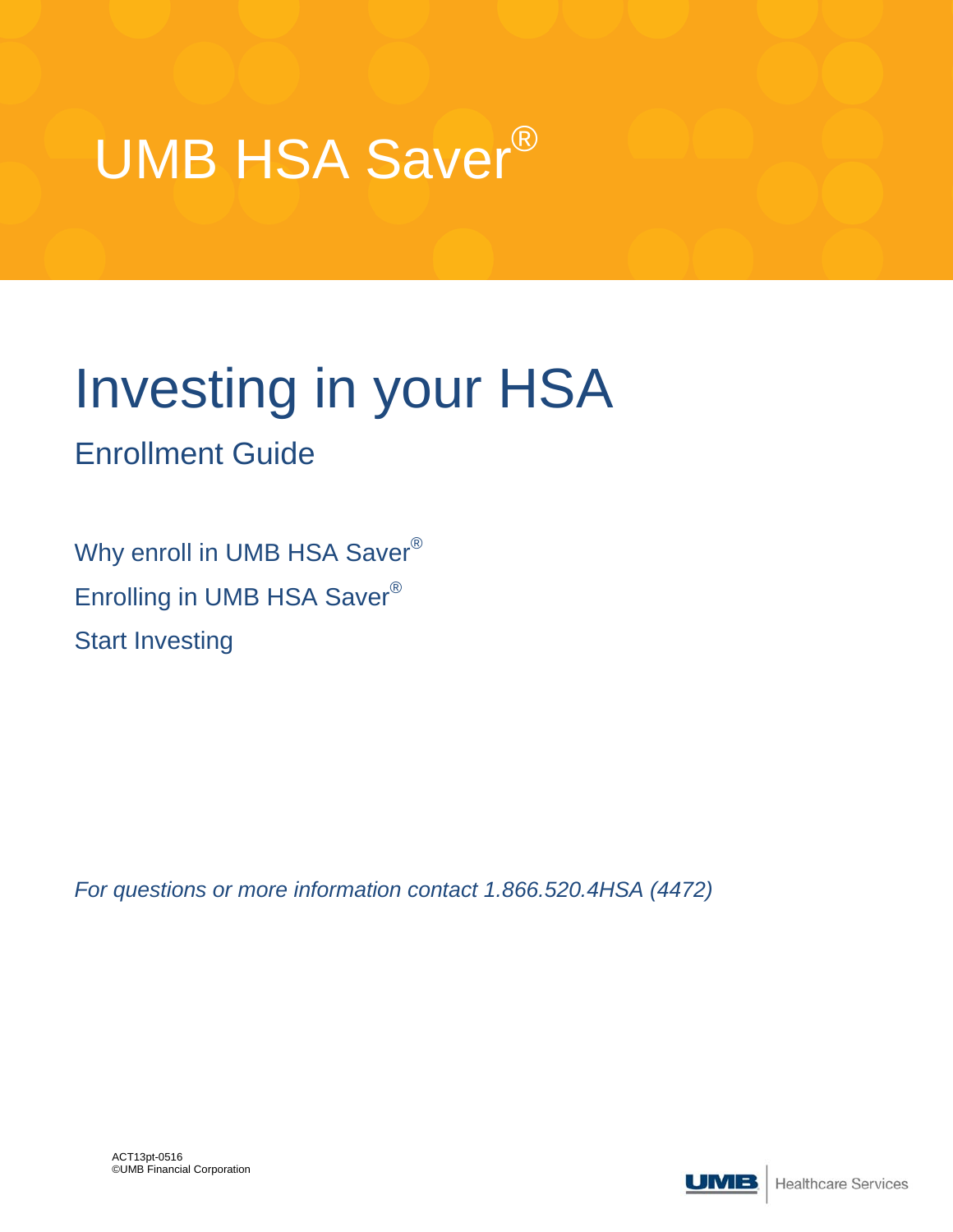### Why invest in UMB HSA Saver<sup>®1</sup>

### A New Way to Invest in Your Future

UMB HSA Saver® has been designed to provide a simplified approach to your HSA investments. Backed by UMB's<sup>1</sup> experience and insight, HSA Saver is a powerful tool that just made investing a whole lot easier.

#### **With UMB HSA Saver® you can:**

**Invest Simply.** Signing up and choosing your funds takes minutes. And independent data from Morningstar<sup>®\*</sup> helps you to invest with confidence.

**Invest Your Way.** You invest as much or little as you want, as often as you like. No trade fees. No fund minimums.

**Invest from Anywhere.** Our simple site allows quick management of your account. You can research funds, add money, buy, or sell, all from your computer, tablet or smartphone.

**Invest with Confidence.** UMB Investment Management takes the guesswork out of mutual fund selection by vetting mutual funds in various asset classes for inclusion in the UMB HSA Saver Investment Program. Since 1927 UMB has been a trusted provider of experienced investment services.

#### **Additional details:**

- Integrated with the HSA deposit account so that all "buys" and "sells" are automatically directed to this account.
- Choose from actively managed funds and index funds, both with efficient expense ratios.
- No-load or load waived [HSA Saver mutual funds](https://hsa.umb.com/groups/public/documents/web_content/069739.pdf) from nationally recognized fund families
- Low monthly fee.
- All gains are automatically reinvested.
- Secure, easy-to-use investment Web site with a full range of tools to help you manage your account.

This material is provided for informational purposes only and contains no investment advice or recommendations to buy or sell any specific securities

**Investors should carefully consider the fund's investment objectives risks, charges and expenses before investing.** To obtain a summary prospectus or prospectus containing this and other information, contact UMB Healthcare Services at 866.520.4472 or view the prospectus provided during enrollment. Please carefully read the summary prospectus or prospectus before investing.

<sup>1</sup>UMB Investment Management selects mutual funds in various asset classes for inclusion in the UMB HSA Saver® Investment Program. UMB Investment Management is a department of UMB Bank, n.a. UMB Bank, n.a. is a wholly owned subsidiary of UMB Financial Corporation.

> Investments in securities through the HSA investment account are: **Not FDIC Insured · May Lose Value · No Bank Guarantee.**

UMB Custody Services provides safekeeping and settlement of the mutual fund investments in the UMB HSA Saver® investment program. UMB Custody Services is a division of UMB Bank, n.a.

\*Generally, data on mutual funds is provided by Morningstar, Inc. Although UMB believes the data gathered from these third party sources is reliable, it does not review such information and cannot warrant it to be accurate, complete or timely. UMB is not responsible for any damages or losses arising from any use of this third-party information.

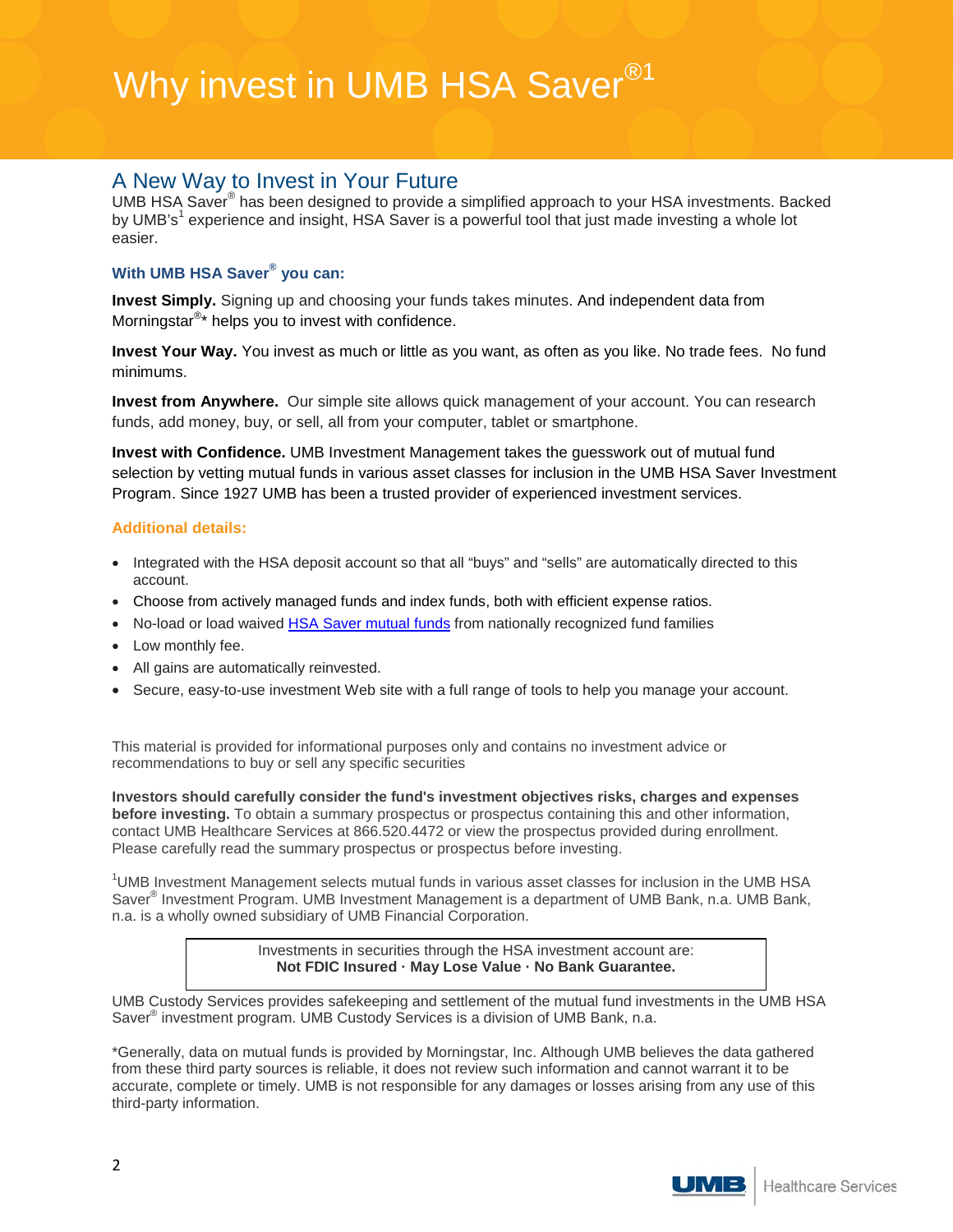## Enroll In HSA Saver

#### **Enroll in the new UMB HSA Saver Investment Portfolio**

To enroll in the UMB HSA Saver Investment Portfolio, click **"Enroll "** button on the HSA investments page.

| UMB<br><b>Healthcare Services</b>                                                                                                                                                                                                                                                                                                                                                                                                                                                                                                                           | <b>HSA Balance</b><br>\$3,698.28 | Available to Invest                                        | \$2,698.28                                                                  | $\rightarrow$ Close |
|-------------------------------------------------------------------------------------------------------------------------------------------------------------------------------------------------------------------------------------------------------------------------------------------------------------------------------------------------------------------------------------------------------------------------------------------------------------------------------------------------------------------------------------------------------------|----------------------------------|------------------------------------------------------------|-----------------------------------------------------------------------------|---------------------|
| <b>HSA Investment Options</b>                                                                                                                                                                                                                                                                                                                                                                                                                                                                                                                               |                                  |                                                            |                                                                             |                     |
| Contributions you make to your UMB HSA give you the freedom to make your own decisions on how you pay for current healthcare expenses and save for future ones. Once<br>you reach a \$1,000.00 balance in your HSA Deposit Account, you will have the opportunity to invest additional funds in these investment options - UMB HSA Saver® Investment<br>and Money Market Sweep.                                                                                                                                                                             |                                  |                                                            |                                                                             |                     |
| New! UMB HSA Saver <sup>®</sup> Investment Portfolio<br>HSA Saver makes investing in an HSA - simple, mobile and fun.<br>Your investable balance is \$2,698,28 - Start growing your funds by enrolling in HSA Saver today. HSA Saver<br>allows you to:<br>Quickly and easily enroll, invest and manage your account.<br>۰<br>Invest as much or little as you want, as often as you like. No trade fees. No minimums.<br>● Research funds with independent data from Morningstar <sup>®</sup> to help you invest with confidence.<br>Enroll in HSA Saver now |                                  | <b>HSA Saver Video</b><br><b>LLL</b> HSA Saver Marketplace | More Information on HSA Saver Investment<br>HISA Saver Terms and Conditions |                     |

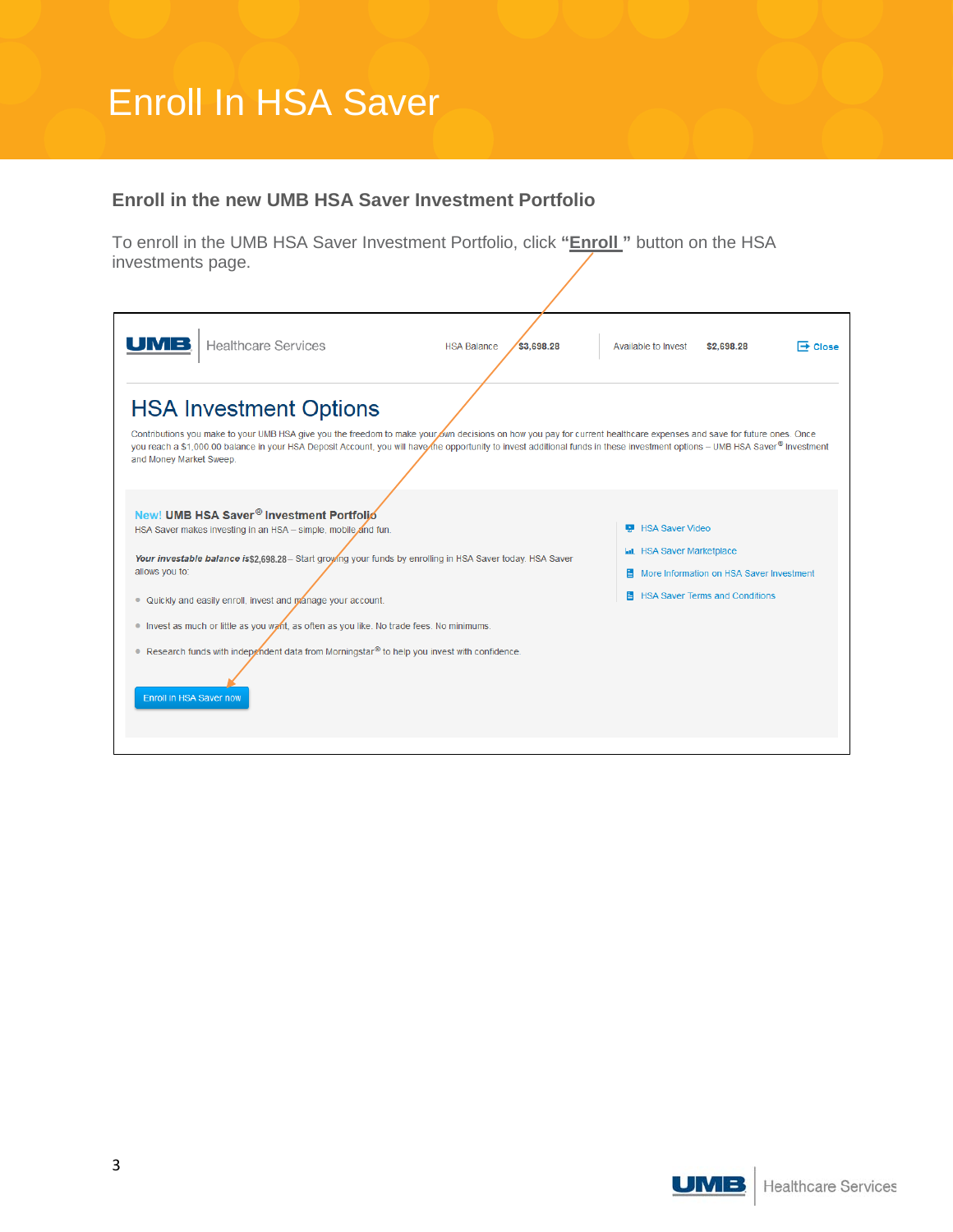### Enroll In HSA Saver

**4 Step HSA Saver investment account enrollment:** After clicking the "Enroll" button shown on previous page in the investment accounts section, you will be guided through the 4 step Investment Account Enrollment section.

When you get to Step 4 of the HSA Saver Investment Account Enrollment, after carefully reading the enrollment terms and conditions click **"I Consent"** to complete the enrollment process.

Standard of Care. UMB shall not be liable for any losses, costs or expenses incurred by you op any other person in connection with your UMB HSA Saver account unless such losses, costs or expenses are caused by UMB's gross negligence or willful misconduct. With/respect to the creation of or changes to the HSA Saver List of Mutual Funds, UMB shall not be liable for errors of judgment or for actions taken or omitted which it believes to be the proper performance of its duties. UMB shall not be liable for any loss occasioned by the acts or omissions of any clearing corporation or service provider with whom UMB may deal, so long as UMB has not been grossly negligent in selecting such clearing corporation or service provider. UMB shall not be liable for losses resulting from events beyond UMB's control, including but not limited to strikes, lockouts or labor disputes, riots, civil commotion, insurrection, war, terrorism, equipment or transryssion failure or damage, nuclear fission or fusion or radioactivity, fire, flood, earthquake, windstorm or other natural disaster, or action or inaction of governmental authority. In no event shall UMB be liable for attorney's fees or for consequential, special, indirect or punitive damages, or for actions taken upon instructions it reasonably believes that/you transmitted. The terms of this section shall survive the termination of the Agreement governing your UMB HSA Saver. Recording Conversations, You understand and agree that, for our mutual protection, UMB may tape record any of our telephone conversations.

Prospectus. UMB will provide you electronic access to the prospectus for every mutual fund in which you invest. You may obtain prospectuses for all of the funds on the List through links that will be sent to you via email by UMB and posted on UMB's website. You are encouraged to read the prospectus for any mutual fund in which you decide to invest

You should be aware that mutual fund investments made available through your UMB HSA Saver account:

- are not deposits or obligations of, or guaranteed by, JOMB Bank, n.a. or any other financial institution;
- are not insured by the FDIC or any other government agency; and
- involve investment risks, including the possible loss of the principal invested.

The value of the investment, its yield, and its return will figctuate and are not quaranteed. When sold, the value of the investment may be higher or lower than the amount originally invested. An investment's past performance should not be considered an indication of future results.

Amendments; Termination, UMB may terminate the UMB HSA Saver investment option upon sixty (60) days' written notice to you. UMB may amend the terms of the HSA Saver Terms & Conditions at any time or from time to time upon sixty (60) days' written notice to you.

Miscellaneous. The terms "you" or "your" shall/refer to the Account Owner who signs below. The terms "we" and "our" shall refer to UMB Bank, n.a. If one or more provisions hereof shall for any reason be held to be invalid, illegal or unenforceable or in violation of any law, such invalidity, illegality, unenforceability, or violation of law shall not affect any other provisions hereof, and these Terms and Conditions shall be construed as it such provision had never been contained herein, and the remaining provisions hereof shall be given full force and effect.

#### **Enrollment Election.**

To continue with your UMB HSA Sayer enrollment, you must select the "I Consent" button below. When you click on "I Consent" below, you acknowledge that you have read the UMB HSA Saver Terms and Conditions Enrollment and you agree to their terms.